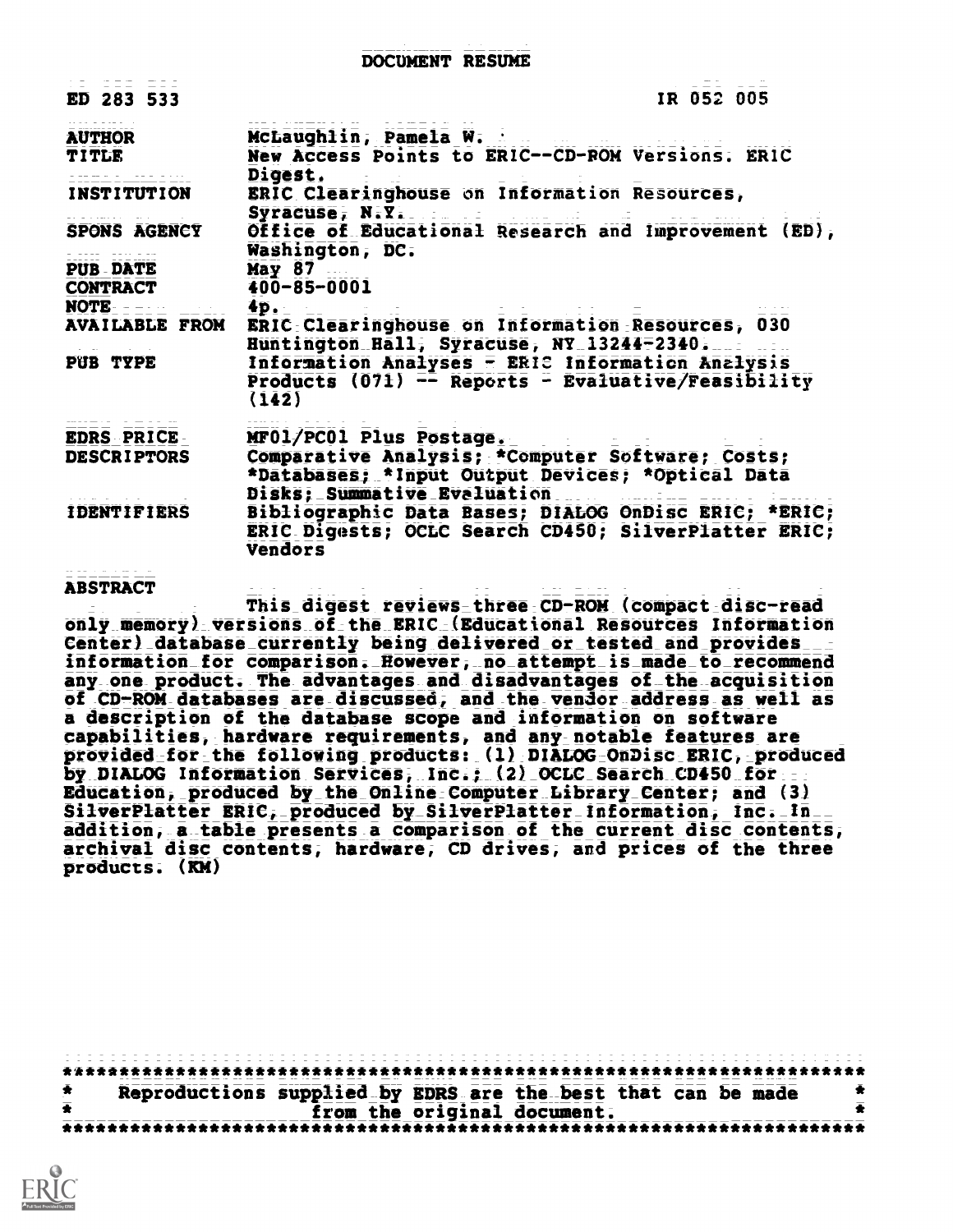

ERIC Clearinghouse On Information Resources

Syracuse University . School of Education Syracuse, New York 13244-2340<br>(315) 423-3640

#### U.S. DEPARTMENT OF EDUCATION Office of Educational-Research and Improven

- EDUCATIONAL RESOURCES INFORMATION CENTER (ERIC)
- This document has been reproduced as interesting the control of the person or organization. In the control of the control of the control of the control of the control of the control of the control of the control of the con originating it
- 0 Minor changes Nave been made to Improve reproduction quality
	- Points of view or opinions stated in this docu<del>.</del><br>ment do not necessarily represent official **company**<br>OERI position or policy



# NEW ACCESS POINTS TO ERIC - CD-ROM VERSIONS

Since SilverPlatter began-delivering its ERIC database product on CD-ROM in August 1986, there have been many pieN new developments in access to ERIC on CD-ROM. This digest will review three products and present information for comparison. No attempt will be made to recommend any one product. System features and capabilities vary, and individual user needs must be taken into consideration when evaluating for purchase.

The mass storage capabilities of compact disc-read only memory (CD-ROM)- will enable libraries and information centers to offer in-house access to large databases formerly available only in print or online. Each CD-ROM disc holds approximately 550 megabytes of data, the equivalent of about 220,000 printed pages or over 1,500 floppy disks. The entire ERIC database of more than 600,000 citations; with its 20 years of print indexes; fits on three CD-ROM discs.

## ADVANTAGES OF CD-ROM USE

Online services can be costly and those costs are not easily estimated. In budget-based institutions such as libraries, approximate costs are difficult to manage. An obvious advantage in the acquisition of  $CD \cdot RO$ <sup>8</sup>. databases is the ability for institutions to more accurately predict the costs of offering access to daubases, previously estimated in the online:environment. Another is; that; given the nature of the CD:ROM retrieval software, end-user searching can be provided and promoted. The more the CD-ROM is searched, the lower the cost per search. This activity is useful in establishing information literacy as well as compuzer literacy.

## DISADVANTAGES

 $7R052005$ 

The most often cited disadvantage to CD-ROM use is the fact that, at this time, each work station must have its own CD:ROM drive arid Only one user can have access at a- time. This issue is more complicated than it appears on the surface, however. A book may only be used by one person at a time, but; in the case of a periodical index, there are ordinarily several volumes available for use. If you feel that your institution would require more than one workstation; an additional microcomputer, CD-ROM drive; and database disc(s) must be provided.

The other frequently cited disadvantage has to do with the frequency of update.- The ERIC CD-ROM systems-currently available are updated quarterly. Near the end of an update period, one would be missing the most recent  $3$  months of period; one would be missing the most recent 3 months of information. Depending on the urgency of the information

need, this might necessitate the supplementing of the CD-ROM search with an online search.

### EkIC CD=ROM SYSTEMS

Three vendors are currently delivering or testing CD-ROM versions of the ERIC database; Descriptive information for each of these products is presented here, followed by a comparison chart. Prices are subject to change, but are provided for reference.

#### DIALOG Only se ERIC

DIALOG Information Services, Inc. 3460 Hillview Avenue Palo Alto, CA 94304 8003-DIALOG 415-858-3785

The Database

The database for OnDisc ERIC integrates both ERIC print indexes, Current Index to Journals in Education (CIJE) and Resources in Education (RIE),- in two forms. The current file contains records from 1981 to the present on one disc and the complete file contains the entire database from 1966 -to the-present-on three discs. The archival material is not available separately.

#### The Software

The DIALOG OnDisc Manager search software has two modes of use. DIALOG command language for those already familiar with the DIALOG system, and easy menu mode for novice users. The command mode makes use of the standard search protocols used in-the online system, while the menu mode walks users through a series of welldesigned steps from selecting the type of search desired (author, subject, thesaurus terms, text words, publication type; etc.) to printing or downloading the resulting records.

The DIALOG OnDisc Manager also allows for online searching of DIALOG databases through the DIALOGLINK communications package. An OnDisc search may be automatically updated in the most current portion of online ERIC, or another DIALOG database may be searched through a DIALOG password;

This publication was prepared with funding from the Office of Educa-**The Case of The Education and Improvement.** U.S. Department of Education.<br>Chan of Late area.<br>reported in the open was under contract no 400-85-000f. The opinions expressed in this report *d Ingressive Under contract no 400-85-0001* The opinions expressed in this report<br>*in d Education* do not necessarily reflect the positions or policies of OERI or ED

## 2<br>2 BEST COPY AVAILABLE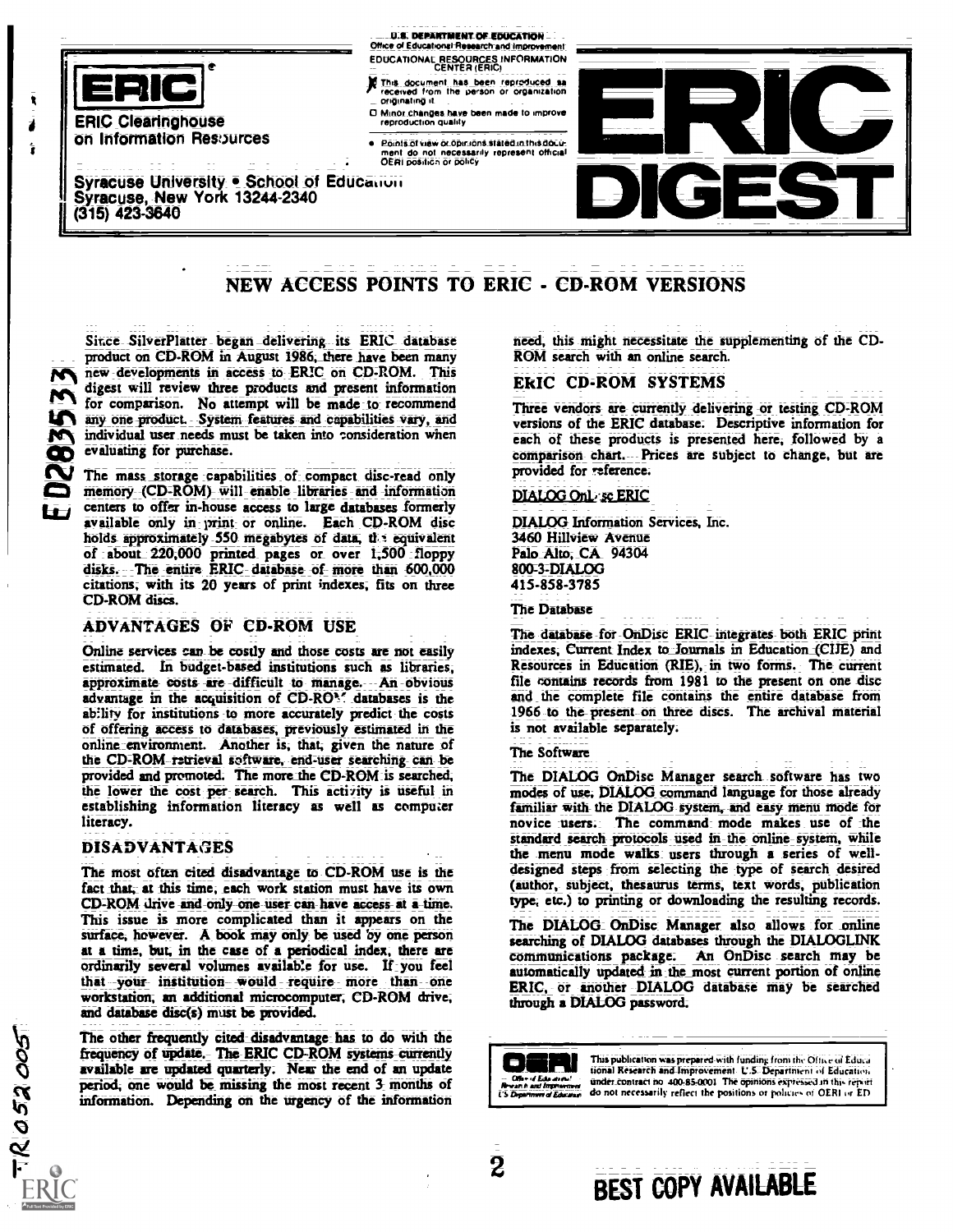## The Hard Wire

The following hardware is required to run DIALOG OnDisc ERIC:

- IBM PC or compatible microcomputer;  $\bullet$
- IBM PC DOS 2.0 or higher;
- $\bullet$ 384K RAM (minimum required, 640K recommended;)
- Hard storage disk with at least one megabyte of free space;
- Philips CM 100 or Hitachi CDR-1502S CD-ROM reader with controller card;
- Hayes-compatible modem to make use of DIALOGLINK communications toftware.

DIALOG has arranged with several vendors to provide for the lease and/or purchase of any of the hardware needed to run DIALCC OnDisc.

#### Notable Features

For search strategy assistance in the Easy Menu mode, the Thesaurus of ERIC Descriptors is available for searching through OnDisc. One can browse through the related term displays and directly select applicable thesaurus terms for a complete search strategy.

Retrieved records can be sorted by author, title, publication year, journal name, or corporate source in the Easy Menu mode. Records may also be transferred to disk for further manipulation with a word processing program.

Finally, the inclusion of DIALOGLINK provides users with the ability to transfer to the online system to execute a DIALOG OnDisc search in the portion of the database not included on the CD-ROM, which enables users to cover the entire database efficiently;

### OCLC Search CD450 for Education

Online Computer Library Center 6565 Frantz Road Dublin, OH 43017-0702 614=764=6000 The Database

The Search CD450 education package includes three databases on five separate discs. The current database, from 1982-present includes RIE and CIJE in two-separate-files on one disc.: Remaining discs include CIJE, 1969-1981; RIE, 4977=1981)- RIE, 1967=1976 and- Education Materials in Libraries; a subset of the OCLC Online Union Catalog containing education-related bibliographic records.

The current ERIC disc is available by quarterly or annual subscription. The archival discs are available as one-time purchases; and the Education Materials in Libraries is Updated annually.

#### The Software

The Search CD450 software makes use of windows to separate the various search functions. All searches are entered into the query window. Searches may be modified by the use of fields, which are available for viewing through the use of a function key.

Single words are not searched as parts of multi-word descriptors in a basic search. The basic index may be browsed and search terms may be copied into the query window using the tab key. Thesaurus terms must be searched separately from other text words.

All records retrieved are sorted-before-being displayed-on the screen according to the mumber of times the search term appears in the record, a relevance measure. The record in which the term appears most often will display first automatically. This is the only sort feature available.

The System Administration Module (SAM) allows the system operator, not the end-user, to program which fields will be searched with a particular qualifier and what fields will be displayed in each record display formats, and provides- for the -creation- of locally-written-help screens. SAM also allows the system operator to control for the number of records that may be printed or stored with a single command, and where the records will be saved if users choose to store rather than print search results.

## The Hardware

The following hardware is required to run OCLC Search CD450:

- IBM- PC XT or AT or OCLC M300 workstation;
- minimum of 512K RAM;
- 10-megabYte herd disk or hard card;
- CD-ROM- reader -(manufacturers -not specified in print information, tested at ERIC on Hitachi CDR1502S.)

OCLC will facilitate lease/purchase arrangements for the above equipment.

#### Notable Features

The ability for the system:operator to alter record structure and -search-protocols -allows -for--customization of the program using the System= Administration Module. The help screens may be tailored to the level of the user if they do not meet institutional requirements.

All help- screens are accessible through a menu interface. The user must decide which type of help is required, however.

The Education Materials in Libraries database provides for the searching of a literature base which complements the documents and journal articles found in ERIC.

The sorting of records according to search term occurrence provides a predetermined relevance judgement. Users, however, are accustomed to records in author, date, or other order and may need some time to get used to this new arrangement.



r.